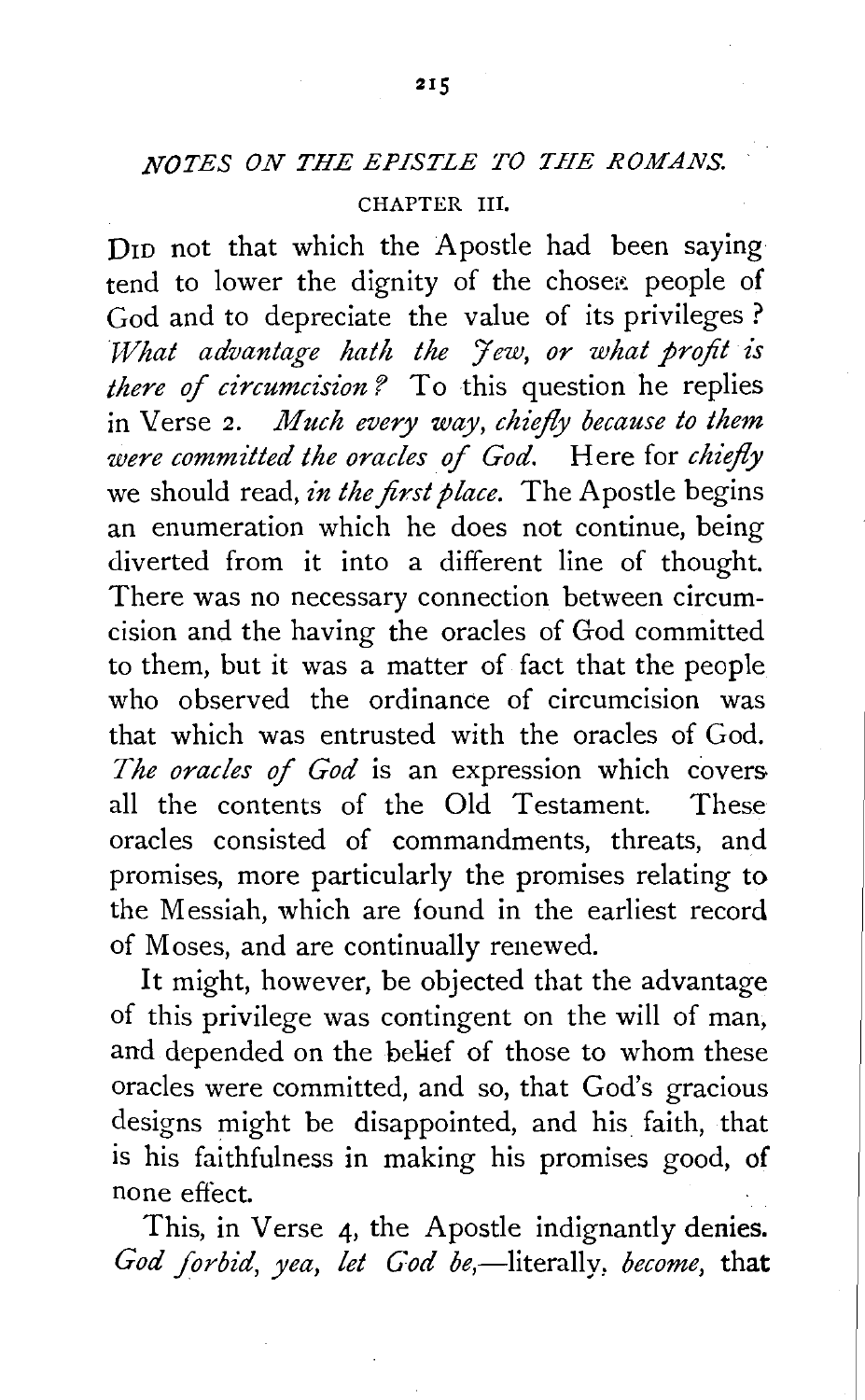is, prove, turn out to be *faithful,* true to his word, -though every man should be found to be a liar. Then follows the quotation from the Psalms : *That thou mightest be justified in thy sayings, and mightest overcome when thou art judged.* Rather, *Mightest gain thy cause when thou pleadest with men.* 

The Apostle then proceeds to consider a new objection. If *our unrighteousness commend,* that is, establish, or bring into clearer light, *the righteousness of God, what shall we say? Is God unrighteous, who taketh vengeance?* Literally, who inflicts the marks of his wrath.——*I speak as a man*, that is, not according to the real state of the case, or by virtue of my apostolical character, or as moved by the Holy Ghost. It is only the language of human infirmity drawing a wrong inference from true premises ; for though our unrighteousness does establish the righteousness of God, it does not follow that God is unrighteous in any of his dealings. This is an inference which the Apostle, at Verse 6, rejects with the same expression of abhorrence as the one immediately preceding, *God forbid;* and he points out its absurdity in the question : *For then how shall God judge the world'?* If God was not a righteous Judge, He could not be a Judge at all. Shall not the Judge of all the earth do right?

In Verse *7 the truth of God* is contrasted with the lie of man : it comprehends the holiness of his nature, as *the lie* all that is evil in man; as in the Apocalypse, Chap. xxii. I 5, *Whosoever loveth and maketh a lie is excluded from the kingdom.* 

At Verse 8 there is a break in the structure of the sentence. Having begun with a series of ques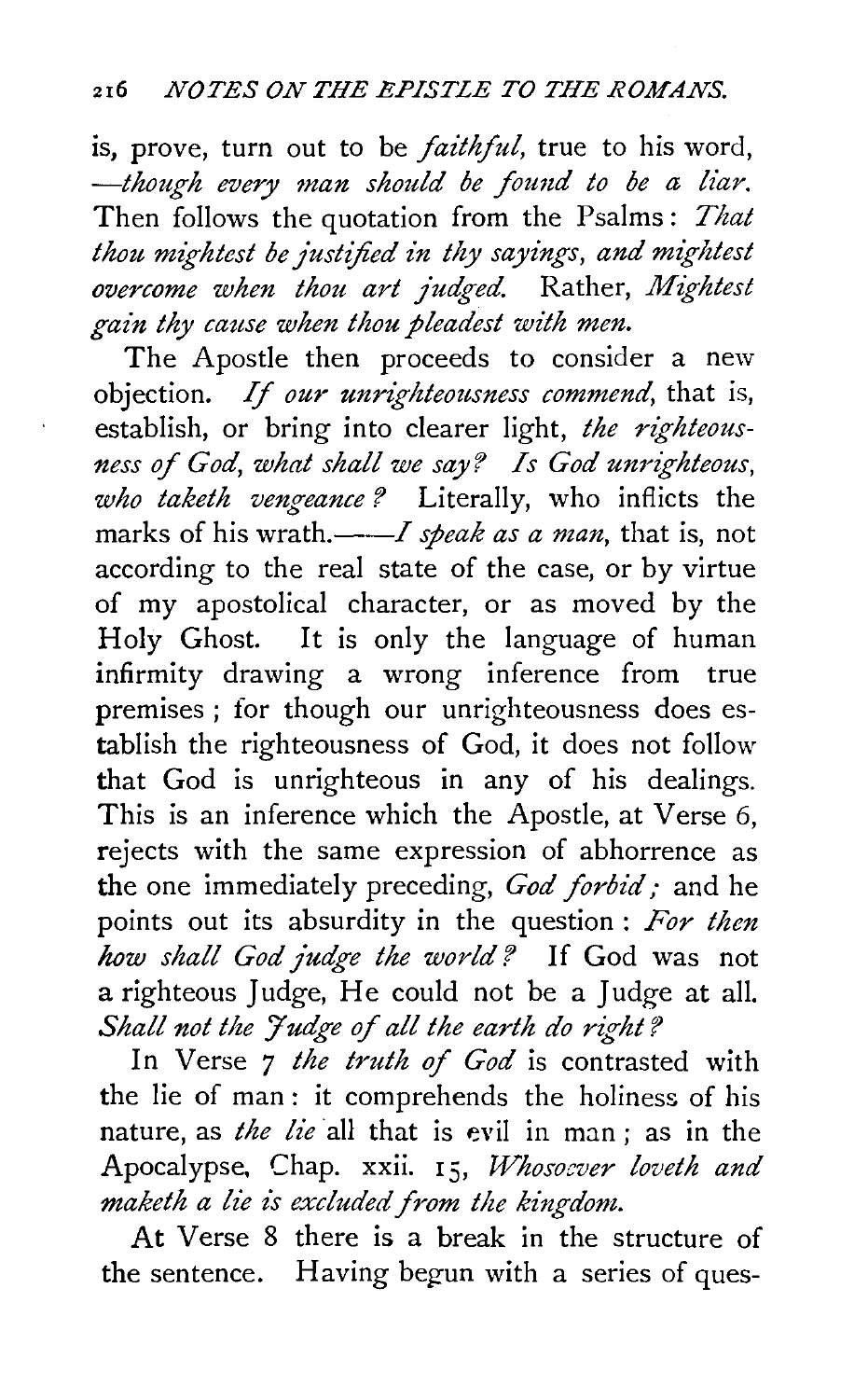tions, instead of proceeding with it to the end he exchanges the interrogative form for the hortative *--Let us do evil, that good may come.* 

St. Paul's argument in this passage may be thrown into the form of a little dialogue between himself and an imaginary opponent :-

0.-If *my lie* has been the occasion of a more abundant display of God's truth for the promotion of his glory, why am I to be punished ?

*P*.--On two accounts: in the first place you confess yourself to be a sinner, one whose character is as completely opposite to the character of God as falsehood to truth, and therefore that you deserve punishment. And, secondly, you recognize God as your Judge, and so virtually admit that the judgment which He passes upon you is perfectly just. Moreover, your whole plea is a sophistical cavil, which leads by direct inference to the abominable maxim, which has been calumniously imputed to us Christians when we are accused of saying, *Let us do evil, that good may come I* 

It is only from this passage that we know that Christians in St. Paul's day were charged with such a maxim ; but we can very easily conceive that it may often have been thrown in their teeth by their adversaries on occasion of the controversies about the observance of the law. It is only another form of the doctrine that means may be justified by the end ; and we know that this doctrine very early gained admission into the Church. St. Peter perhaps was the first recorded example of it, in the dissimulation for which he was *blamed* by St. Paul at Antioch ; and ecclesiastical history bears witness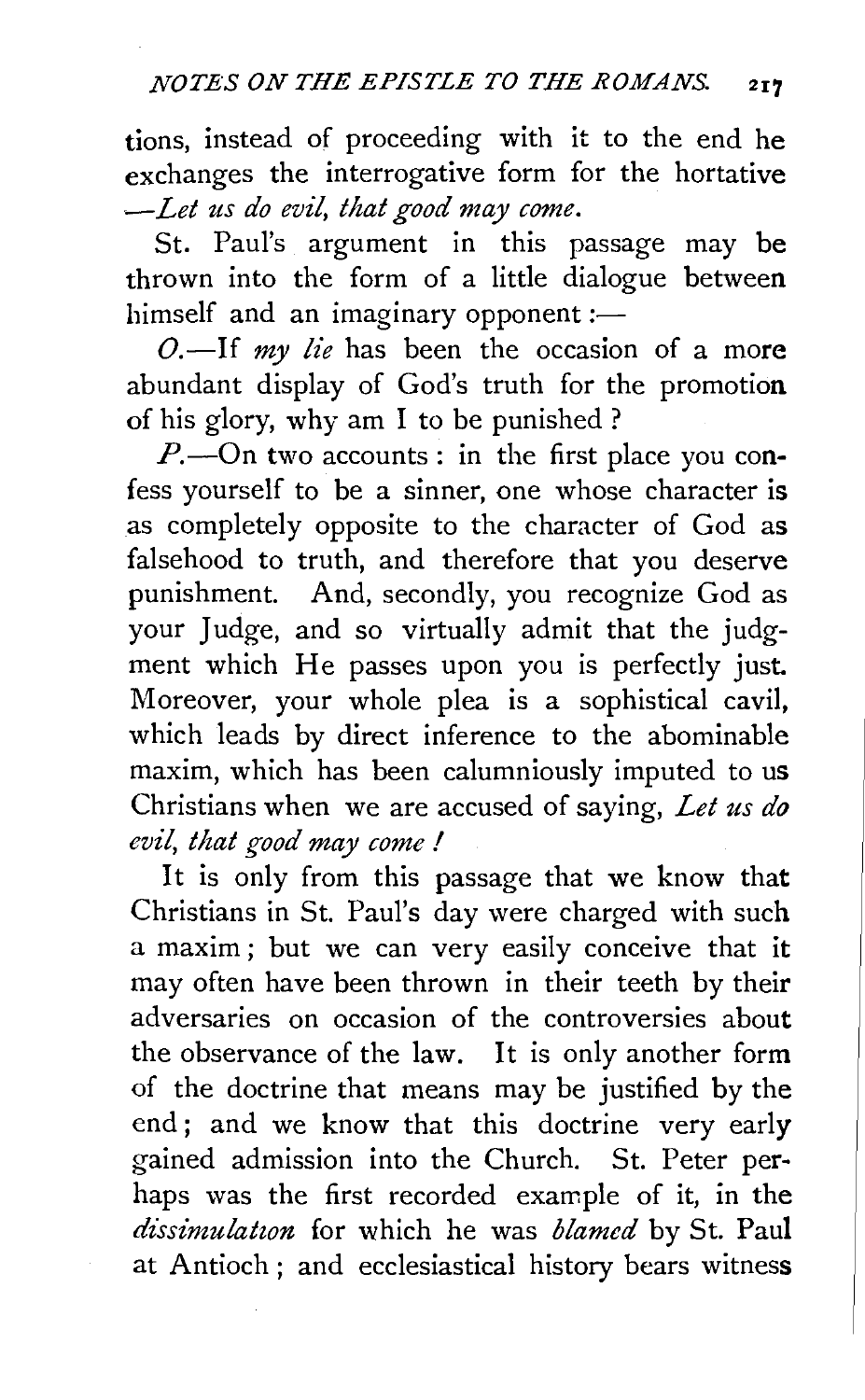by innumerable examples to its continually-increasing prevalence down to the present day. It is not indeed quite easy to draw a clear distinction between some of St. Paul's own proceedings and the dissimulation of St. Peter. But it is, in fact, a universal temptation of human nature. It presented itself to our Lord, and He, perhaps, alone ever gained a complete triumph over it.

The exact meaning of Verse 9 is extremely obscure and doubtful. The Commentators ·are divided in their opinions as to the true reading, as to the sense of the word which is rendered *Are we better*, as to its connection with the context, and as to the mode of reconciling St. Paul's answer to his own question in this verse with that which he gives apparently to the same question in verse 2. The word rendered, *Are we better*, would, according to its more ordinary sense, be translated, *Have we a plea wherewith to shelter ourselves?*  But, on the whole, the sense which harmonizes best with the context, and which, though very rare, is not inadmissible, is that which is given in our translation. But in verse 2 the answer given to the question, *What advantage hath the Jew?* is, *Much every way.* Here the answer to the question, *Are we better than they ?* is, *No, in nowise.*  This appearance of a direct self-contradiction cannot be removed, as some have proposed, by the substitution of the words, *Not altogether,* or,. *Not*  in every point of view, which would require the Greek words to be placed in a different order. There is, however, no real contradiction, but only an ambiguity, which raises the appearance of one.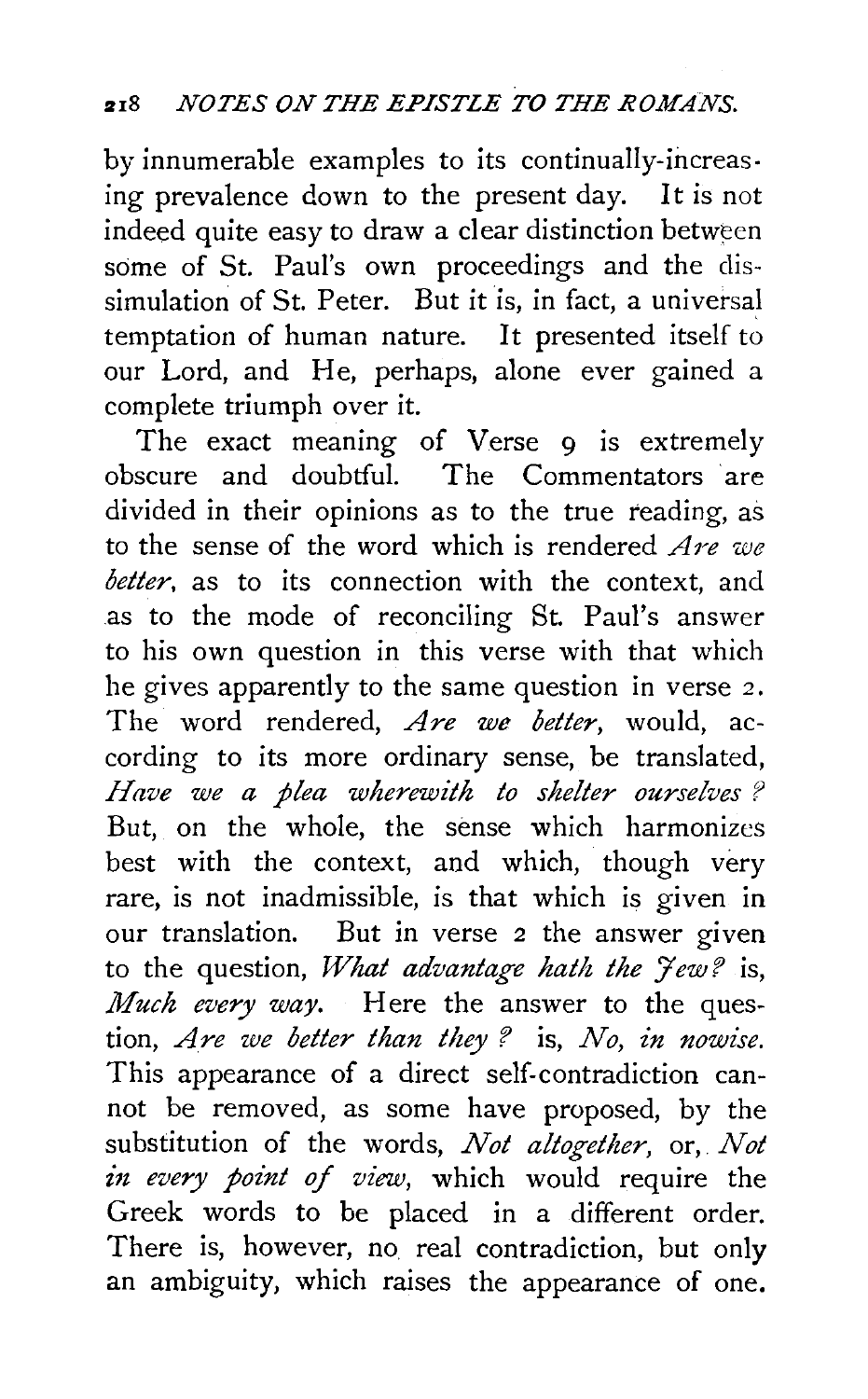The question, *Are we better?* may be understood in either of two senses, viz., either in the sense, *Have we an outward advantage?* which would be exactly identical with the question in verse 1; or, Are we inwardly better,—better in the sight of *God* ? which is a totally different question, and would call for an opposite answer. And this answer St. Paul says he has already given in the former part of his discourse, in which he has charged both Jews and Gentiles with being all under sin, that is, subject to the dominion of sin. And he then proceeds in Verse 10 to confirm this statement by a series of quotations from the Psalms. These quotations, however, are evidently not to be considered in the light of a formal demonstration, for we know nothing either as to their authorship or as to the occasions on which they were composed and the class of persons to which they were addressed ; and if we did, large allowance would have to be made for poetical exaggeration and the excitement of personal feelings, so that, strictly speaking, no conclusion could be drawn from them as to the universal sinfulness of mankind. Nor, probably, did St. Paul intend that they should be considered as anything more than an illustration. But at the end, at Verse 19, he brings them home to the Jews by the remark, *.L\row we know that what things soever the law saith, it saith to them who are under the law.* 

As the quotations are all taken from the Psalms, this proves that by *the law* is meant everything contained in the Old Testament, and not, as otherwise might be supposed, the Thorah, or Penta-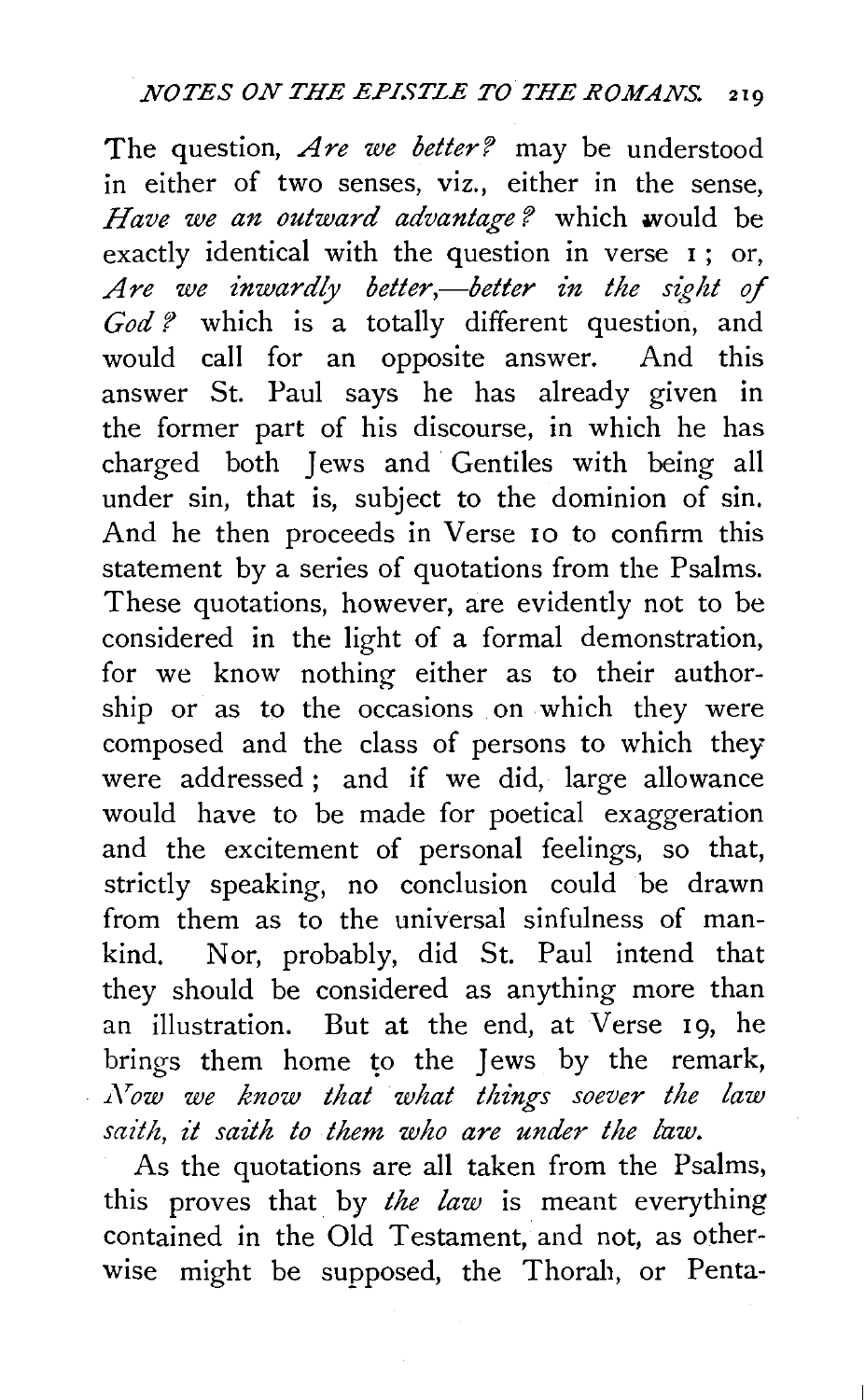teuch, only.--*---- Under the law* : subject to its authority, bound by its obligations.---- That every *mouth may be stopped*. It is disputed whether the word *that* is to be understood of the design, or only of the actual consequence. From St. Paul's point of view this question would seem to be of little importance. *That every mouth may be stopped:*  that is, that every plea in justification or excuse may be *silenced.--And all the world:* Jew as well as Heathen; *may become guilty:* more properly, *may be shewn to be guilty, may be convicted*  of guilt in the sight of God.

VERSE *20.-Therefore,* should be, *because that. --By the deeds of the law :* by that which is done in obedience to the law.--No flesh: not simply equivalent to no human being, but with a tacit reference to the weakness of human nature. *--For by the taw is the knowledge of sin:* that is, nothing more than the knowledge of sin. It causes the power of sin to be felt, but does not remove or weaken it.

VERSE 21.-*But now:* the word rendered *now* is not an adverb of time, but signifies, in the present new state of things, brought about by the appearance of Jesus Christ.--The righteousness of God (see Chap. i. 17): not God's righteousness, but the righteousness which is of Him, that of which He is the Author.----Instead of *without the law is manifested,* we should read, *has bem manifested without the law:* that is, without any co-operation of the law, but yet in perfect conformity to the witness of the law and the prophets, contained in the types, promises, and predictions of the Old Testament.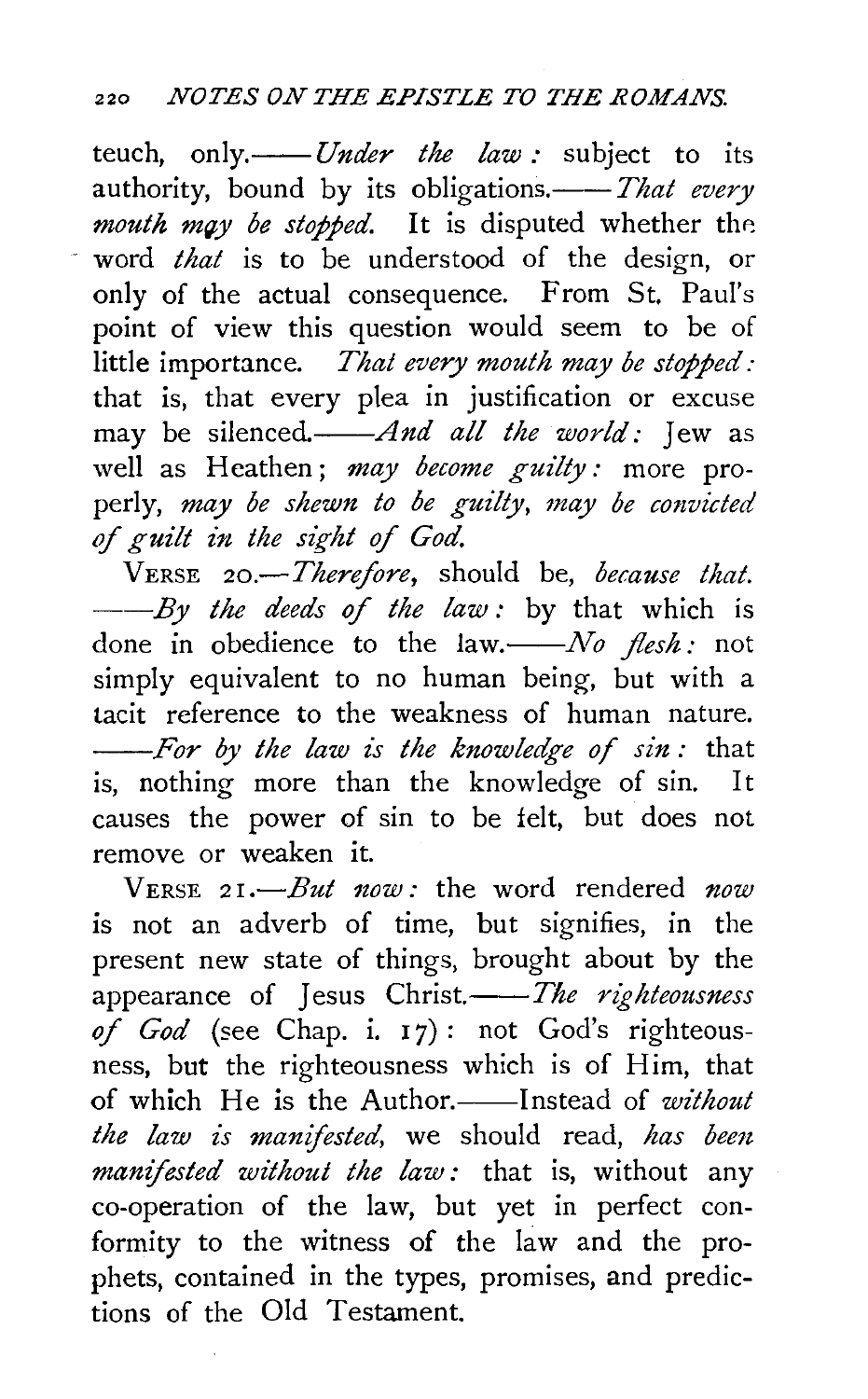VERSE *22.-By faith of Jesus Christ;* it should be. IN *Jesus Christ.*——*Unto all and upon all them that believe: unto all,* designed for all ; *and upon all,* actually extending to all *that believe.* .

VERSE *23.-For all have sinned and come short of the glory of God:* that is, have missed, lost, forfeited the *glory of God;* the *glory* which God gives by his approbation, by that which, in Chap. ii. 29, is called *the praise, not of men, but*  of *God.* 

VERSE 24.<sup>-</sup>*Being justified freely by his grace.* The participle here is not to be understood as if it was meant to qualify the preceding statement, in the sense of, *and yet justified*; it is simply, while we are justified by his grace: that is, while if we are justified, it is not because we have not forfeited the glory of God, or have any merit of our own to plead, but the justifying grace is conferred freely and gratuitously through the redemption which is in Christ Jesus.

VERSE 25.-*-Whom God hath set forth* hath (visibly) set forth, has exhibited by his sufferings, death, and resurrection.---*To be a propitiation*, *i.e.*, a means of propitiation.-*--- Through faith in his i.e., in the efficacy of his Passion.* $\frac{1}{10}$ *declare his righteousness,* that is, the righteousness which He has shewn, not, as in our Translation, for *the remission, but in the overlooking of sins that are past,* i.e., of the sins for the period antecedent to the appearance of *Christ.*——*Through the forbearance*, or long-suffering *of God.* 

 $V$ ERSE  $26.-To$  declare,  $I$  say, at this time. Emphasis is to be laid on the words *at this time,* as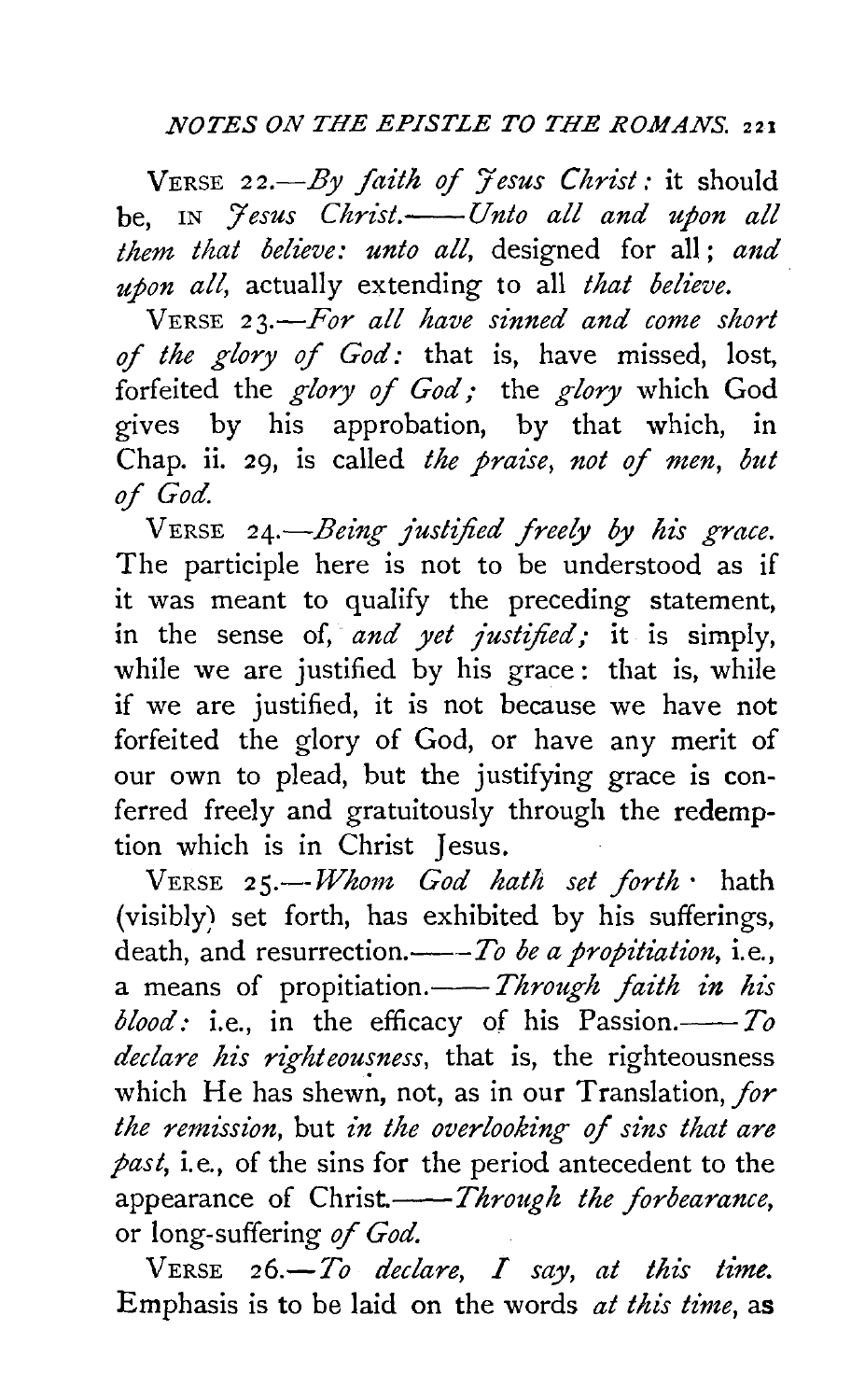contrasted with the forbearance and long-suffering of the time past, before the coming of Christ (which might have seemed to cast a doubt on his righteousness}, and to *shew that He is Just,* while *Justifying him that believeth in Fesus.* 

VERSE 27.-*Where is boasting then?* Where then is there any ground for boasting or self-confidence on the part of the Jews ?------*It is excluded. By what law? of works?* (Is it by a law which enjoins works?) *Nay, but by the law* of *faith.* That is to say, by that law which is not satisfied by any outward acts, but, as the Psalmist says, *requires truth in the inward parts.* 

VERSE 28.-Therefore we conclude that a man is *justified by faith without the deeds oj the law :* the meaning would be better expressed, and guarded from dangerous misapprehension if, for *without the deeds* of *the law,* we read, *and not by the deeds* of *the law*, which is evidently what St. Paul meant. *Without the deeds of the law, i.e., without the co*operation of *the deeds* of *the law* as the grounds of his justification.

In Verse 29, where we read, *Is he the God of the :Jews only* f the Greek text has, OR *zs He the God*  of the *Jews only?* as it would seem must be the case if a man is justified by the deeds of the law, but is evidently untrue, as the God of the *1* ews is the God of the Gentiles also. And in Verse 30,—seeing it is *one* and the same *God which shall Justify the circumdsz"on by faith and the uncircumcision through faith,-* . there is no difference of meaning signified by the prepositions *by* and *through,* as otherwise there must be some difference as to the means of justification